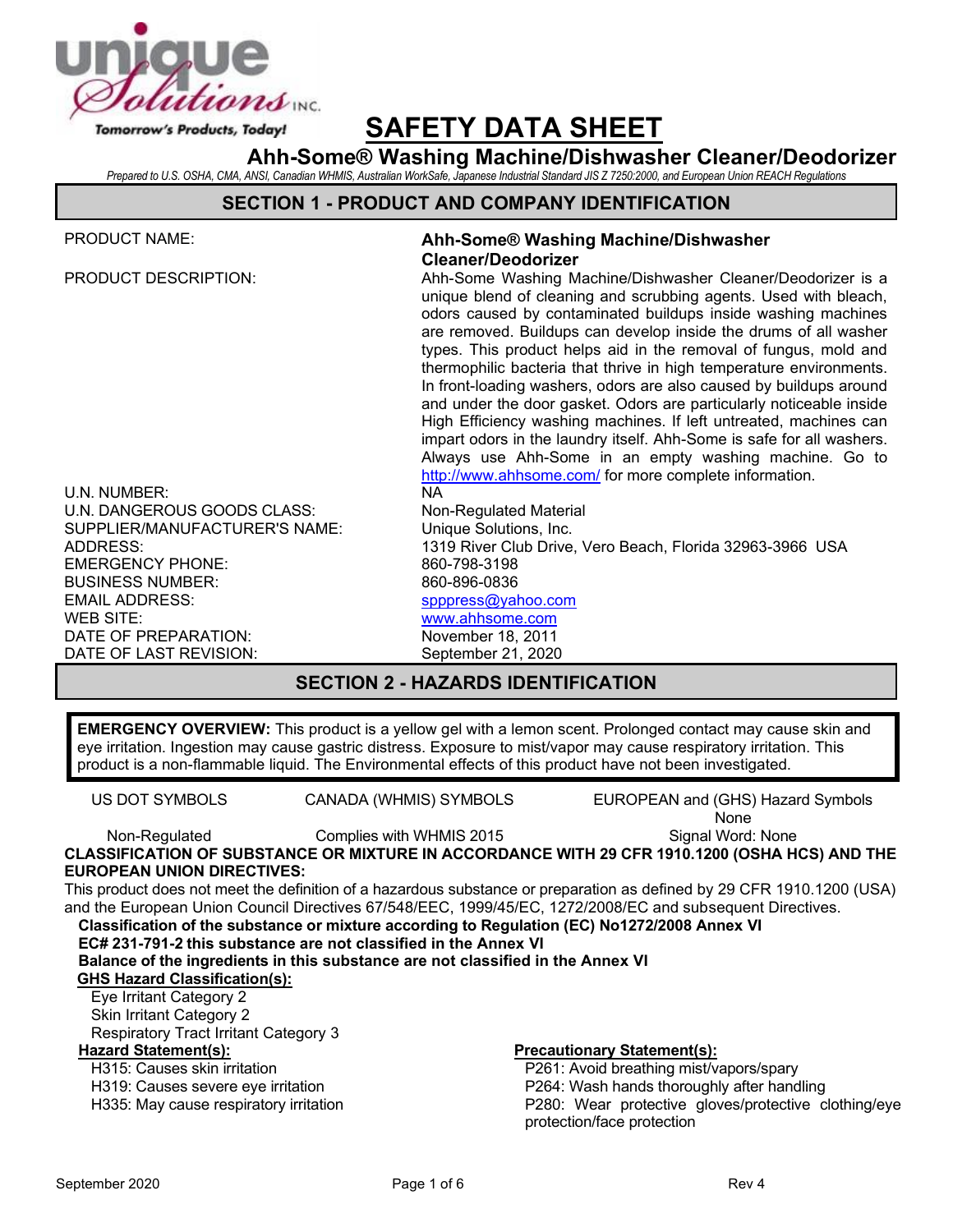

### Tomorrow's Products, Today!

# **SAFETY DATA SHEET**

# **Ahh-Some® Washing Machine/Dishwasher Cleaner/Deodorizer**

#### **HEALTH HAZARDS OR RISKS FROM EXPOSURE:**

**ACUTE:** Exposure to this product may cause irritation of the eyes with redness and tearing. Prolonged or repeated exposure or contact with skin may cause irritation with redness. Inhalation of this products mist/vapors may cause irritation to the respiratory tract. Ingestion may cause gastrointestinal irritation including pain, vomiting or diarrhea. **CHRONIC:** None Known

**TARGET ORGANS:** ACUTE: Eye, Respiratory System, Skin CHRONIC: None Known

### **SECTION 3 - COMPOSITION and INFORMATION ON INGREDIENTS**

| <b>HAZARDOUS INGREDIENTS:</b>                                                                                                                                  | CAS#        | <b>EINECS#</b>              | ICSC#      | WT $\%$     | <b>GHS HAZARD CLASSIFICATION(S):</b>                        |
|----------------------------------------------------------------------------------------------------------------------------------------------------------------|-------------|-----------------------------|------------|-------------|-------------------------------------------------------------|
| Water                                                                                                                                                          | 7732-18-5   | 231-791-2                   | Not Listed | $50 - 60%$  | Not Classified                                              |
| <b>Proprietary Mixture</b>                                                                                                                                     | Proprietary | Not Found in<br><b>ESIS</b> | Not Listed | $40 - 50\%$ | H316: Skin Irritation Cat 3, H320: Eye Irritation<br>Cat 2B |
| Balance of other ingredients are non-hazardous or less than 1% in concentration (or 0.1% for<br>carcinogens, reproductive toxins, or respiratory sensitizers). |             |                             |            |             |                                                             |

**NOTE:** This product has been classified in accordance with the hazard criteria of OSHA 29CFR1910.1200 and the SDS contains all the information required by the CPR, EU Directives and the Japanese Industrial Standard *JIS Z 7250: 2000*.

### **SECTION 4 - FIRST-AID MEASURES**

Contaminated individuals of chemical exposure must be taken for medical attention if any adverse effect occurs. Rescuers should be taken for medical attention, if necessary. Take copy of label and SDS to health professional with contaminated individual.

- **EYE CONTACT:** If product enters the eyes, open eyes while under gentle running water for at least 15 minutes. Remove contact lenses if present. Seek medical attention if blurred vision occurs or irritation persists.
- **SKIN CONTACT:** Wash skin thoroughly after handling. Seek medical attention if irritation develops and persists. Remove contaminated clothing. Launder before re-use.
- **INHALATION:** If breathing becomes difficult, remove victim to fresh air. If necessary, use artificial respiration to support vital functions. Seek medical attention if breathing dificulty continues.
- **INGESTION:** If product is swallowed, call physician or poison control center for most current information. If professional advice is not available, do not induce vomiting. Never induce vomiting or give diluents (milk or water) to someone who is unconscious, having convulsions, or who cannot swallow. Seek medical advice. Take a copy of the label and/or MSDS with the victim to the health professional.
- **MEDICAL CONDITIONS AGGRAVATED BY EXPOSURE:** Pre-existing skin, or respiratory problems may be aggravated by prolonged exposure to this product.

**RECOMMENDATIONS TO PHYSICIANS:** Treat symptoms and reduce over-exposure.

### **SECTION 5 - FIRE-FIGHTING MEASURES**

| <b>FLASH POINT:</b><br><b>AUTOIGNITION TEMPERATURE:</b><br><b>FLAMMABLE LIMITS (in air by volume, %):</b><br><b>FIRE EXTINGUISHING MATERIALS:</b> |             |            |                  | Non-Flammable<br>Not Applicable<br>Lower (LEL):<br><b>NA</b><br><b>NA</b><br>Upper $(UEL)$ :<br>Dry chemical, foam, carbon dioxide or water fog.     |
|---------------------------------------------------------------------------------------------------------------------------------------------------|-------------|------------|------------------|------------------------------------------------------------------------------------------------------------------------------------------------------|
| <b>UNUSUAL</b><br><b>HAZARDS:</b>                                                                                                                 | <b>FIRE</b> | <b>AND</b> | <b>EXPLOSION</b> | Water based solution that is not expected to be a fire or explosion<br>hazard. Irritating and toxic gases or fumes may be released during a<br>fire. |
| <b>Explosion Sensitivity to Mechanical Impact:</b><br>Explosion Sensitivity to Static Discharge:                                                  |             |            |                  | No.<br>No.                                                                                                                                           |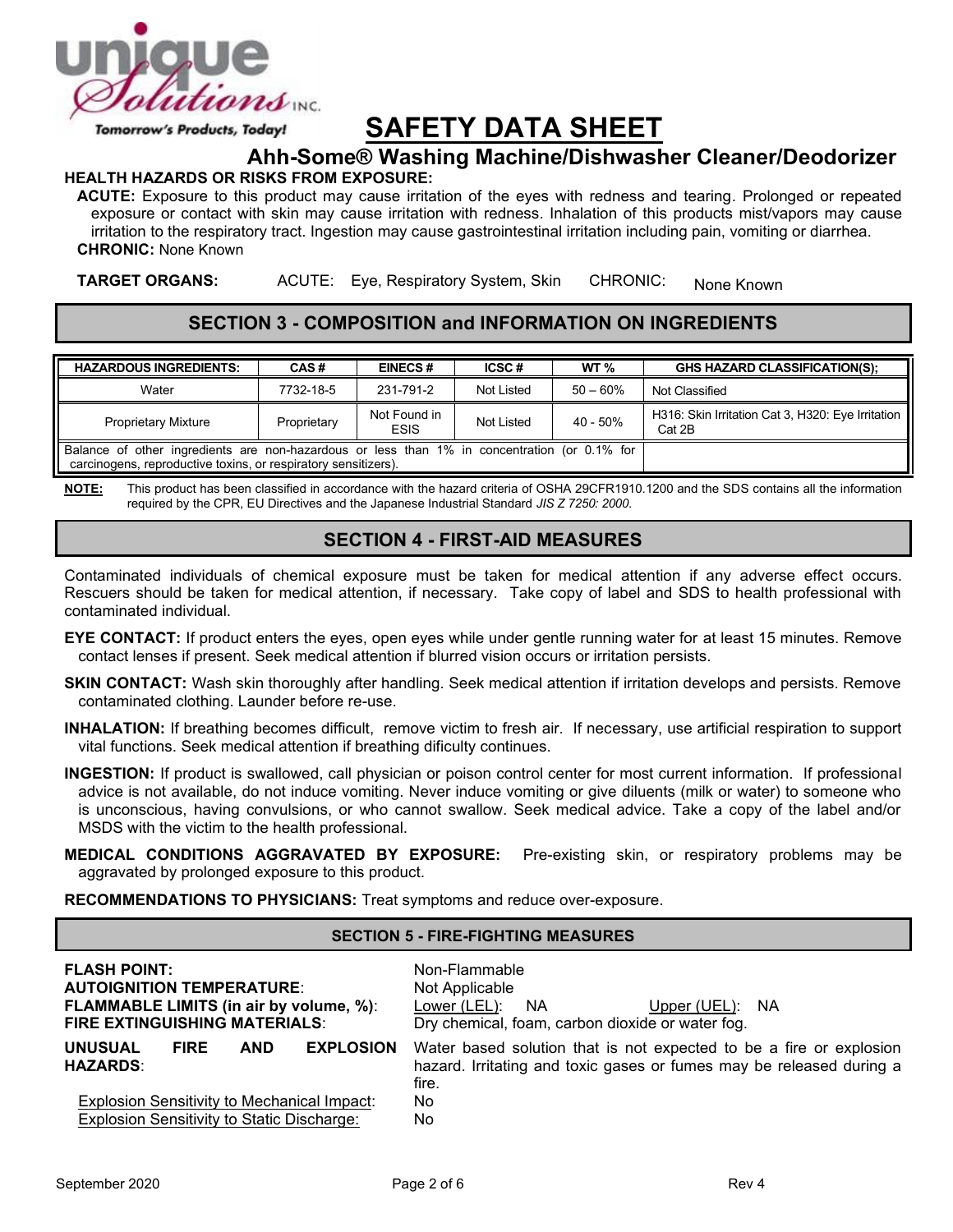

# **SAFETY DATA SHEET**

# **Ahh-Some® Washing Machine/Dishwasher Cleaner/Deodorizer**

**SPECIAL FIRE-FIGHTING PROCEDURES**: Incipient fire responders should wear eye protection. Structural firefighters must wear Self-Contained Breathing Apparatus and full protective equipment. Isolate materials not yet involved in the fire and protect personnel. Move containers from fire area if this can be done without risk; otherwise, cool with carefully applied water spray. If possible, prevent runoff water from entering storm drains, bodies of water, or other environmentally sensitive areas.



# **NFPA RATING SYSTEM HMIS RATING SYSTEM HAZARDOUS MATERIAL IDENTIFICATION SYSTEM** Flammability **Contract of the Contract of the HEALTH HAZARD (BLUE) FLAMMABILITY HAZARD (RED) 0 PROTECTIVE EQUIPMENT** EYES RESPIRATORY HANDS BODY  $\frac{1}{\sqrt{2}}$  See Sect 8  $\frac{1}{\sqrt{2}}$  See **FOUR** Sect 8 For Routine Industrial Use and Handling Applications

**Hazard Scale: 0** = Minimal **1** = Slight **2** = Moderate **3** = Serious **4** = Severe \* = Chronic hazard

## **SECTION 6 - ACCIDENTAL RELEASE MEASURES**

### **SPILL AND LEAK RESPONSE:** Personnel should be trained for spill response operations.

**SPILLS:** Contain spill if safe to do so. Eliminate all sources of ignition. Prevent entry into drains, sewers, and other waterways. Soak up with an absorbent material and place in an appropriate container for disposal. Dispose of in accordance with applicable Federal, State, and local procedures (see Section 13, Disposal Considerations).

### **SECTION 7 - HANDLING and STORAGE**

**WORK PRACTICES AND HYGIENE PRACTICES:** As with all chemicals, avoid getting this product ON YOU or IN YOU. Wash thoroughly after handling this product. Do not eat, drink, smoke, or apply cosmetics while handling this product. Avoid breathing vapors/mists/sprays generated by this product. Use in a well-ventilated location. Remove contaminated clothing immediately.

**STORAGE AND HANDLING PRACTICES:** Containers of this product must be properly labeled. Store containers in a cool, dry location away from heat and sources of ignition. Keep container tightly closed when not in use. Store away from incompatible materials.

## **SECTION 8 - EXPOSURE CONTROLS - PERSONAL PROTECTION**

### **EXPOSURE LIMITS/GUIDELINES:**

| <b>Chemical Name</b>       | CAS#        | <b>ACGIH TWA</b> | <b>OSHA TWA</b> |  |
|----------------------------|-------------|------------------|-----------------|--|
| Water                      | 7732-18-5   | Not Listed       | Not Listed      |  |
| <b>Proprietary Mixture</b> | Proprietary | Not Listed       | Not Listed      |  |

Currently, International exposure limits are not established for the components of this product. Please check with competent authority in each country for the most recent limits in place.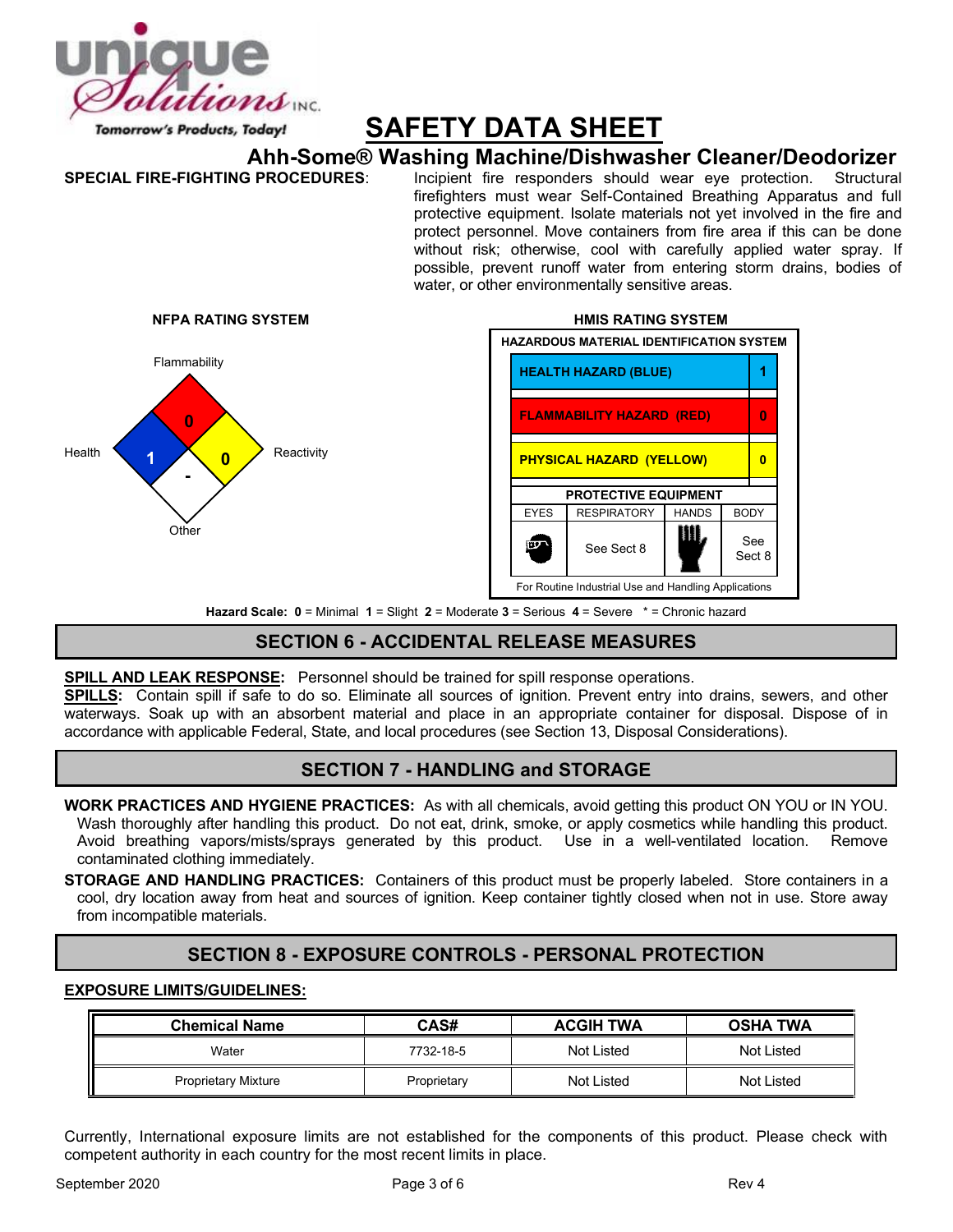

Tomorrow's Products, Today!

# **SAFETY DATA SHEET**

### **Ahh-Some® Washing Machine/Dishwasher Cleaner/Deodorizer**

**VENTILATION AND ENGINEERING CONTROLS:** Use with adequate ventilation to ensure exposure levels are maintained below the limits provided below. Use local exhaust ventilation to control airborne mist/vapor/dust. Ensure eyewash/safety shower stations are available near areas where this product is used.

*The following information on appropriate Personal Protective Equipment is provided to assist employers in complying*  with OSHA regulations found in 29 CFR Subpart I (beginning at 1910.132) or equivalent standard of Canada, or *standards of EU member states (including EN 149 for respiratory PPE, and EN 166 for face/eye protection), and those of Japan. Please reference applicable regulations and standards for relevant details.*

- **RESPIRATORY PROTECTION:** Maintain airborne contaminant concentrations below guidelines listed above, if applicable. If necessary, use only respiratory protection authorized in the U.S. Federal OSHA Respiratory Protection Standard (29 CFR 1910.134), equivalent U.S. State standards, Canadian CSA Standard Z94.4-93, the European Standard EN149, or EU member states.
- **EYE PROTECTION:** Splash goggles or safety glasses with side shields recommended where splashing is possible.If necessary, refer to U.S. OSHA 29 CFR 1910.133, Canadian Standards, and the European Standard EN166, Australian Standards, or relevant Japanese Standards.
- **HAND PROTECTION:** Compatible protective gloves recommended as appropriate for task. Wash hands after removing gloves. If necessary, refer to U.S. OSHA 29 CFR 1910.138, the European Standard DIN EN 374, the appropriate Standards of Canada, Australian Standards, or relevant Japanese Standards.
- **BODY PROTECTION:** Use body protection appropriate to prevent contact (e.g. lab coat, overalls). If necessary, refer to appropriate Standards of Canada, or appropriate Standards of the EU, Australian Standards, or relevant Japanese Standards.

### **SECTION 9 - PHYSICAL and CHEMICAL PROPERTIES**

| Semi-vi         |
|-----------------|
| Yellow          |
| Not Ava         |
| Not Ava         |
| Not Ava         |
| Not Ava         |
| $212^{\circ}$ F |
| Not Ava         |
| $8.5 - 9.$      |
| 1.0             |
| Comple          |
| < 0.1           |
|                 |

Semi-viscous gel Yellow with a lemon odor. **Not Available Not Available Not Available Not Available Not Available**  $8.5 - 9.5$ **Complete** 

### **SECTION 10 - STABILITY and REACTIVITY**

**STABILITY:** Product is stable

**DECOMPOSITION PRODUCTS:** When heated to decomposition this product produces Oxides of carbon (COx) and hydrogen chloride fumes.

**MATERIALS WITH WHICH SUBSTANCE IS INCOMPATIBLE:** Strong oxidizing agents, and reducing agents. **HAZARDOUS POLYMERIZATION:** Will not occur.

**CONDITIONS TO AVOID:** Contact with incompatible materials, extreme temperatures and freezing conditions.

### **SECTION 11 - TOXICOLOGICAL INFORMATION**

**TOXICITY DATA:** Toxicity data available for mixture:

No LD/LC50 Data Available

**SUSPECTED CANCER AGENT:** None of the ingredients are found on the following lists: FEDERAL OSHA Z LIST, NTP, CAL/OSHA, IARC and therefore is not considered to be, nor suspected to be a cancer-causing agent by these agencies.

**IRRITANCY OF PRODUCT:** Contact with this product can be irritating to exposed skin, eyes and respiratory system. **SENSITIZATION OF PRODUCT:** This product is not considered a sensitizer. **REPRODUCTIVE TOXICITY INFORMATION:** No data available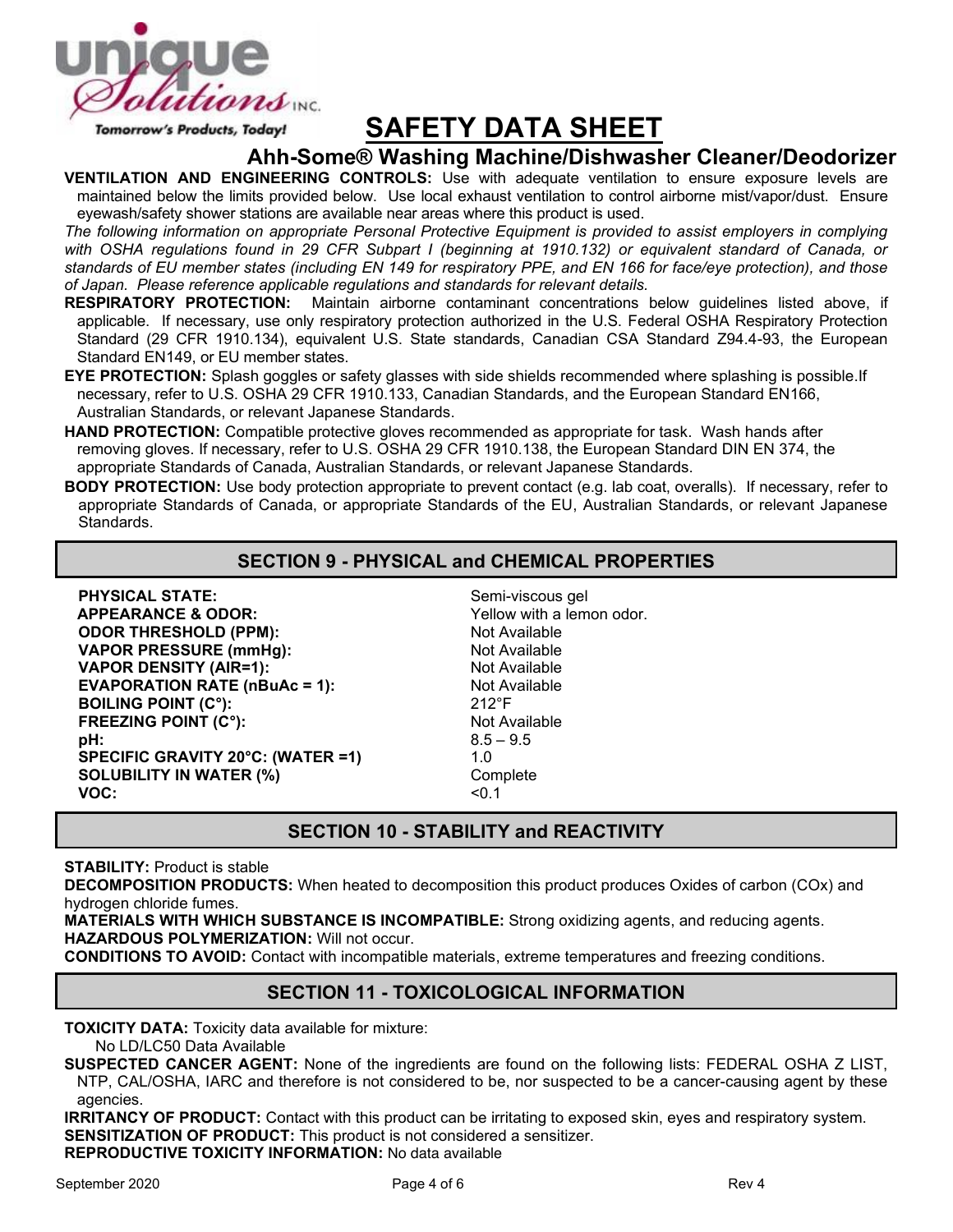

# **SAFETY DATA SHEET**

**Ahh-Some® Washing Machine/Dishwasher Cleaner/Deodorizer**

## **SECTION 12 - ECOLOGICAL INFORMATION**

### **ALL WORK PRACTICES MUST BE AIMED AT ELIMINATING ENVIRONMENTAL CONTAMINATION.**

**ENVIRONMENTAL STABILITY:** No Data available at this time.

**EFFECT OF MATERIAL ON PLANTS or ANIMALS:** No evidence is currently available on this product's effects on plants or animals.

**EFFECT OF CHEMICAL ON AQUATIC LIFE:** No evidence is currently available on this product's effects on aquatic life.

### **SECTION 13 - DISPOSAL CONSIDERATIONS**

**PREPARING WASTES FOR DISPOSAL:** Waste disposal must be in accordance with appropriate Federal, State, and local regulations, those of Canada, Australia, EU Member States and Japan.

### **SECTION 14 - TRANSPORTATION INFORMATION**

**US DOT; IATA; IMO; ADR:**

**THIS PRODUCT IS NOT HAZARDOUS AS DEFINED BY 49 CFR 172.101 BY THE U.S. DEPARTMENT OF TRANSPORTATION.**

**PROPER SHIPPING NAME:** Non-Regulated Material

**HAZARD CLASS NUMBER and DESCRIPTION:** None

**UN IDENTIFICATION NUMBER:** None

**PACKING GROUP:** None

**DOT LABEL(S) REQUIRED:** None

**NORTH AMERICAN EMERGENCY RESPONSE GUIDEBOOK NUMBER (2004):** NA

**MARINE POLLUTANT:** None of the ingredients are classified by the DOT as a Marine Pollutant (as defined by 49 CFR 172.101, Appendix B)

U.S. DEPARTMENT OF TRANSPORTATION (DOT) SHIPPING REGULATIONS:

This product is not classified as dangerous goods, per U.S. DOT regulations, under 49 CFR 172.101.

TRANSPORT CANADA, TRANSPORTATION OF DANGEROUS GOODS REGULATIONS:

This product is not classified as Dangerous Goods, per regulations of Transport Canada.

INTERNATIONAL AIR TRANSPORT ASSOCIATION (IATA):

This product is not classified as Dangerous Goods, by rules of IATA:

INTERNATIONAL MARITIME ORGANIZATION (IMO) DESIGNATION:

This product is not classified as Dangerous Goods by the International Maritime Organization.

EUROPEAN AGREEMENT CONCERNING THE INTERNATIONAL CARRIAGE OF DANGEROUS GOODS BY ROAD (ADR):

This product is not classified by the United Nations Economic Commission for Europe to be dangerous goods.

### **SECTION 15 - REGULATORY INFORMATION**

### **UNITED STATES REGULATIONS**

**SARA REPORTING REQUIREMENTS:** This product is subject to the reporting requirements of Sections 302, 304 and 313 of Title III of the Superfund Amendments and Reauthorization Act., as follows: None

**TSCA:** All components in this product are listed on the US Toxic Substances Control Act (TSCA) inventory of chemicals.

### **SARA 311/312:**

Acute Health: Yes Chronic Health: No Fire: No Reactivity: No

**U.S. SARA THRESHOLD PLANNING QUANTITY:** There are no specific Threshold Planning Quantities for this product. The default Federal MSDS submission and inventory requirement filing threshold of 10,000 lb (4,540 kg) may apply, per 40 CFR 370.20.

**U.S. CERCLA REPORTABLE QUANTITY (RQ):** None

**CALIFORNIA SAFE DRINKING WATER AND TOXIC ENFORCEMENT ACT (PROPOSITION 65):** This product does not contain ingredient(s) are on the California Proposition 65 lists.